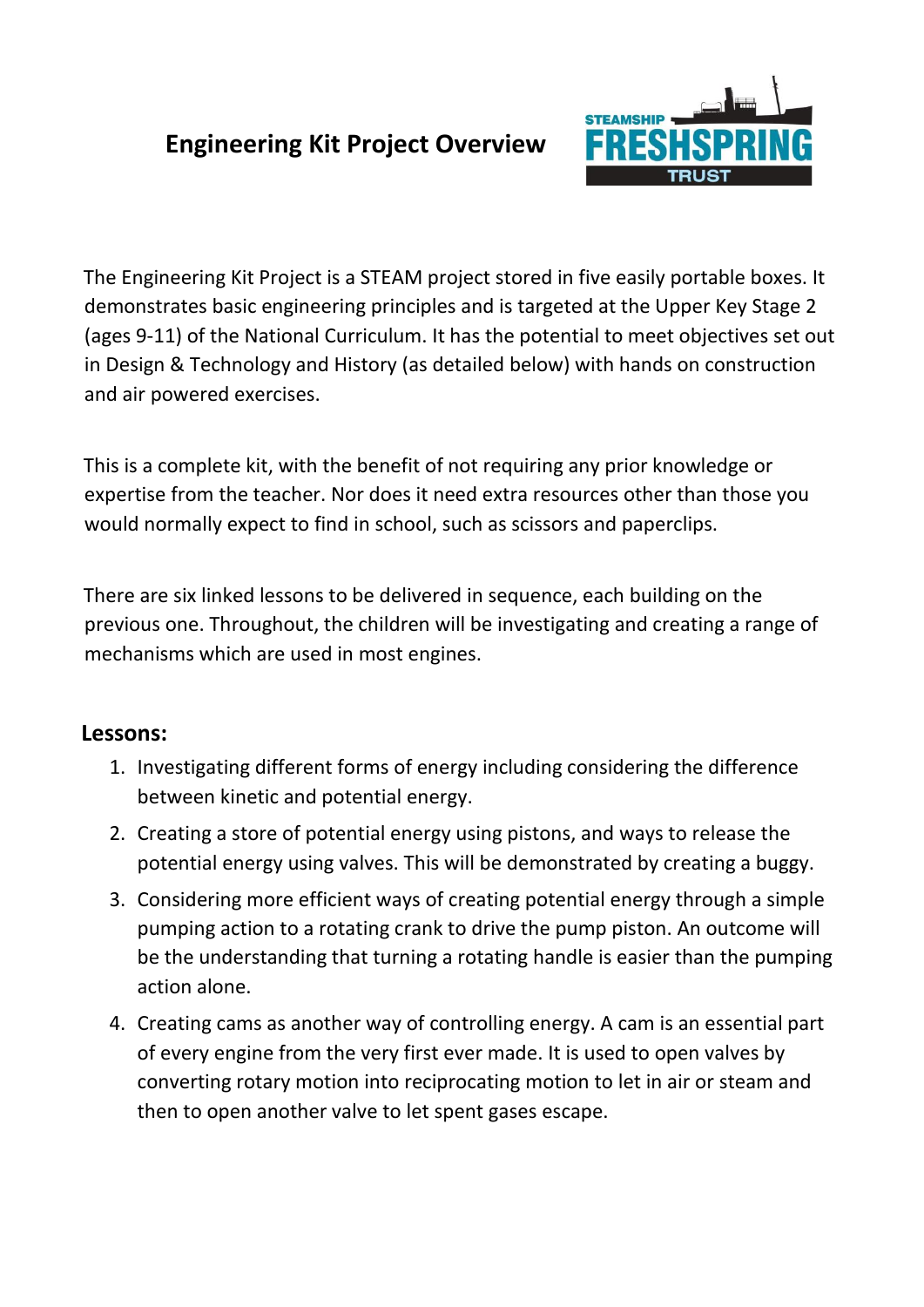- 5. Exploring ways in which potential energy is then used in engines in the form of turbines. The simple turbine can be driven by the air pump through a jet of air. Investigating which shape and number of blades is most efficient in a turbine.
- 6. Looking back in history about the development of steam engines through the ages up to today where steam turbines produce most of our electricity, as an example of places where all these mechanisms are used.

## **Resources**

- You will need to source paperclips & scissors
- Each of five groups has a hand powered pump assembly, which can be operated in two ways and forms the backbone of most lessons.
- Our simple engine displays the use of reciprocal to rotary motion, the use of a cam to open a valve to let air in and out, and how pressure acts on a piston in a cylinder. A further observation can be made as the flywheel provides kinetic energy to return the piston back to its power stroke position, which is when the piston is nearest the air valve supply. The engine can be used to lift a load, providing an opportunity to show how it can be used in a practical application such as lifting a weight.
- CD containing copies of lesson plans and associated printable resources and visual aids.
- Printed and laminated copies of instruction sheets.

## **National Curriculum Links**

#### **Design and Technology**

The national curriculum for design and technology aims to ensure that all pupils:

- Develop the creative, technical and practical expertise needed to perform everyday tasks confidently and to participate successfully in an increasingly technological world
- Build and apply a repertoire of knowledge, understanding and skills in order to design and make high-quality prototypes and products for a wide range of users
- Critique, evaluate and test their ideas and products and the work of others

#### **Key Stage 2 Pupils should be taught**: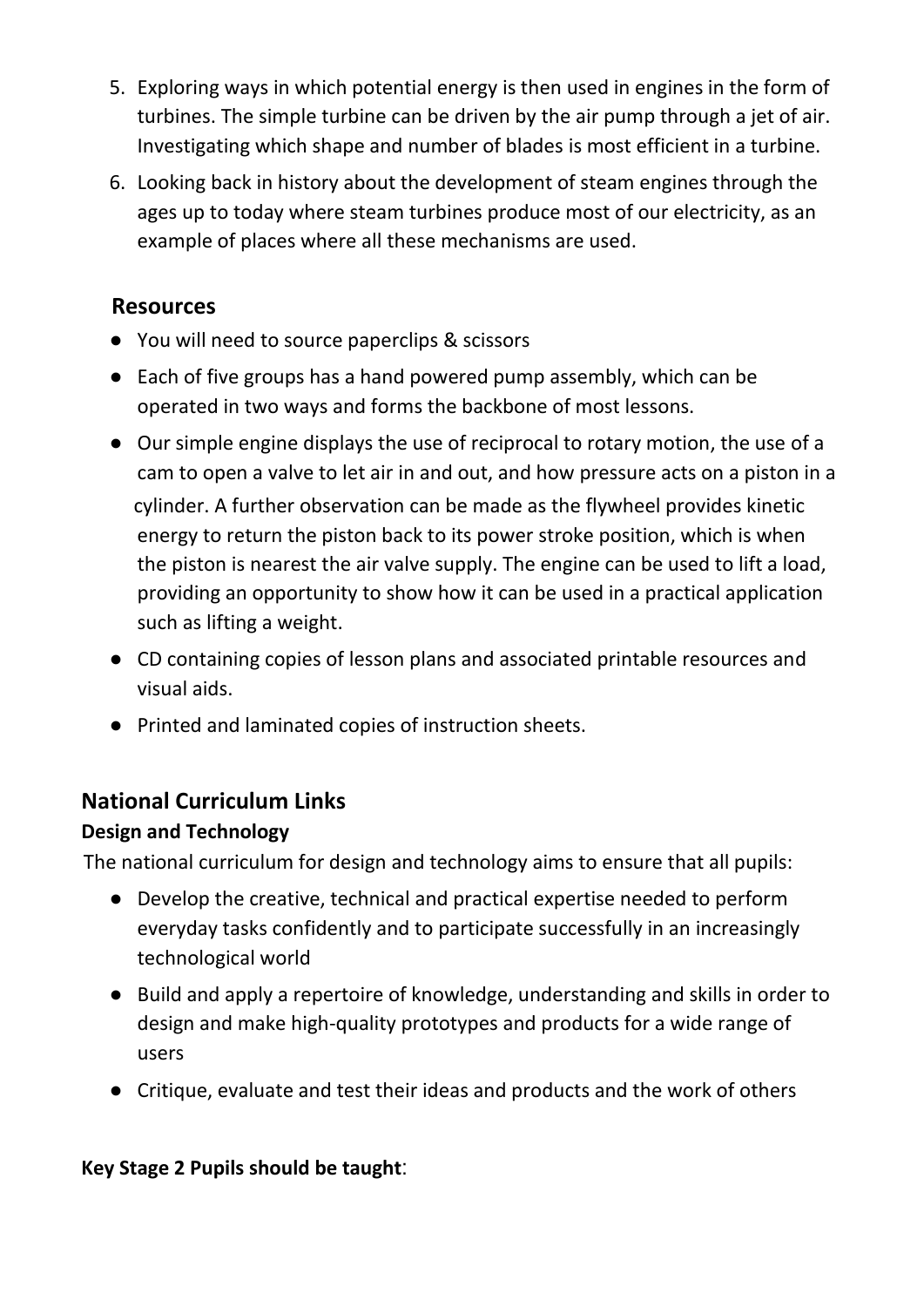Through a variety of creative and practical activities, be taught the knowledge, understanding and skills needed to engage in an iterative process of designing and making. They should work in a range of relevant contexts [for example, the home, school, leisure, culture, enterprise, industry and the wider environment].

## **Design**

3.2 Make, select from and use a wider range of tools and equipment to perform practical tasks [for example, cutting, shaping, joining and finishing] , accurately select from and use a wider range of materials and components, including construction materials, textiles and ingredients, according to their functional properties and aesthetic qualities

3.3 Evaluate, investigate and analyse a range of existing products. Evaluate their ideas and products against their own design criteria and consider the views of others to improve their work. Understand how key events and individuals in design and technology have helped shape the world.

### **Technical knowledge**

3.5 Understand and use mechanical systems in their products [for example, gears, pulleys, cams, levers and linkages].

## **History**

The national curriculum for history aims to ensure that all pupils:

- Know and understand the history of these islands as a coherent, chronological narrative, from the earliest times to the present day: how people's lives have shaped this nation and how Britain has influenced and been influenced by the wider world
- Gain historical perspective by placing their growing knowledge into different contexts, understanding the connections between local, regional, national and international history; between cultural, economic, military, political, religious and social history; and between short and long-term timescales.

## **Key Stage 2 Pupils should be taught**:

To continue to develop a chronologically secure knowledge and understanding of British, local and world history, establishing clear narratives within and across the periods they study. They should note connections, contrasts and trends over time and develop the appropriate use of historical terms. They should regularly address